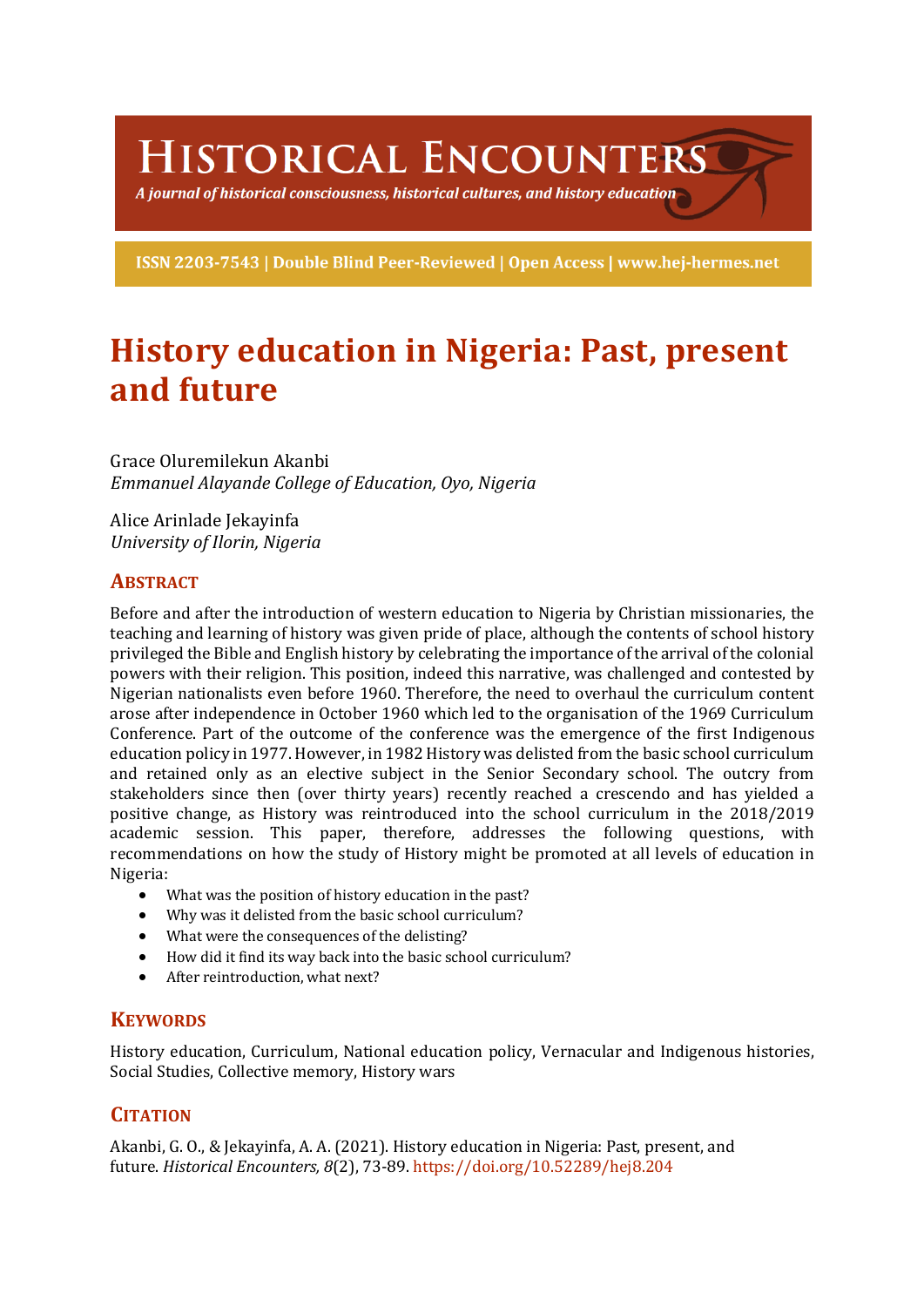## **COPYRIGHT**

© Copyright retained by Author/s Published 6 May 2021 Distributed under a CC BY-NC-ND 4.0 License

## **Introduction**

Nigeria, Africa's most populous nation, is a vast and diverse country, a federation of 36 states with a Federal Capital Territory. It has a population of over 140 million according to the 2006 National Census (Federal Ministry of Education, 2007, p.2), but the United Nations cites an estimated figure of 201 million by July 2019. Nigeria is made up of nearly 250 cultural and linguistic groups, but "three major tribal groups certainly dominated the country's three original regions: the Yorubas in the West, the Ibos in the East and the Hausa-Fulani in the North" (Smith with Sanger, 1981, p.77). Figure 1 below shows the major ethnic groups in Nigeria.



Figure 1: Nigeria map showing the ethnic group constituents (Bakare, 2015, p. 1)

The two main religions are Christianity (largely in the South) and Islam (in the North), which are based on different cultures. These diverse cultures and religions have in turn influenced the content of education and history in Nigeria. The process of curriculum formulation and development in recent times has attempted to involve all minority groups and religions, although inevitably there has been some contestation and disagreement, with some groups (such as Hausa-Fulani) having a more powerful voice than others. Clearly, some groups have been more influential than others and some minority groups are likely to have felt excluded at different times (e.g. in the Eastern region of Nigeria after the Biafran War). In addition, traditional animistic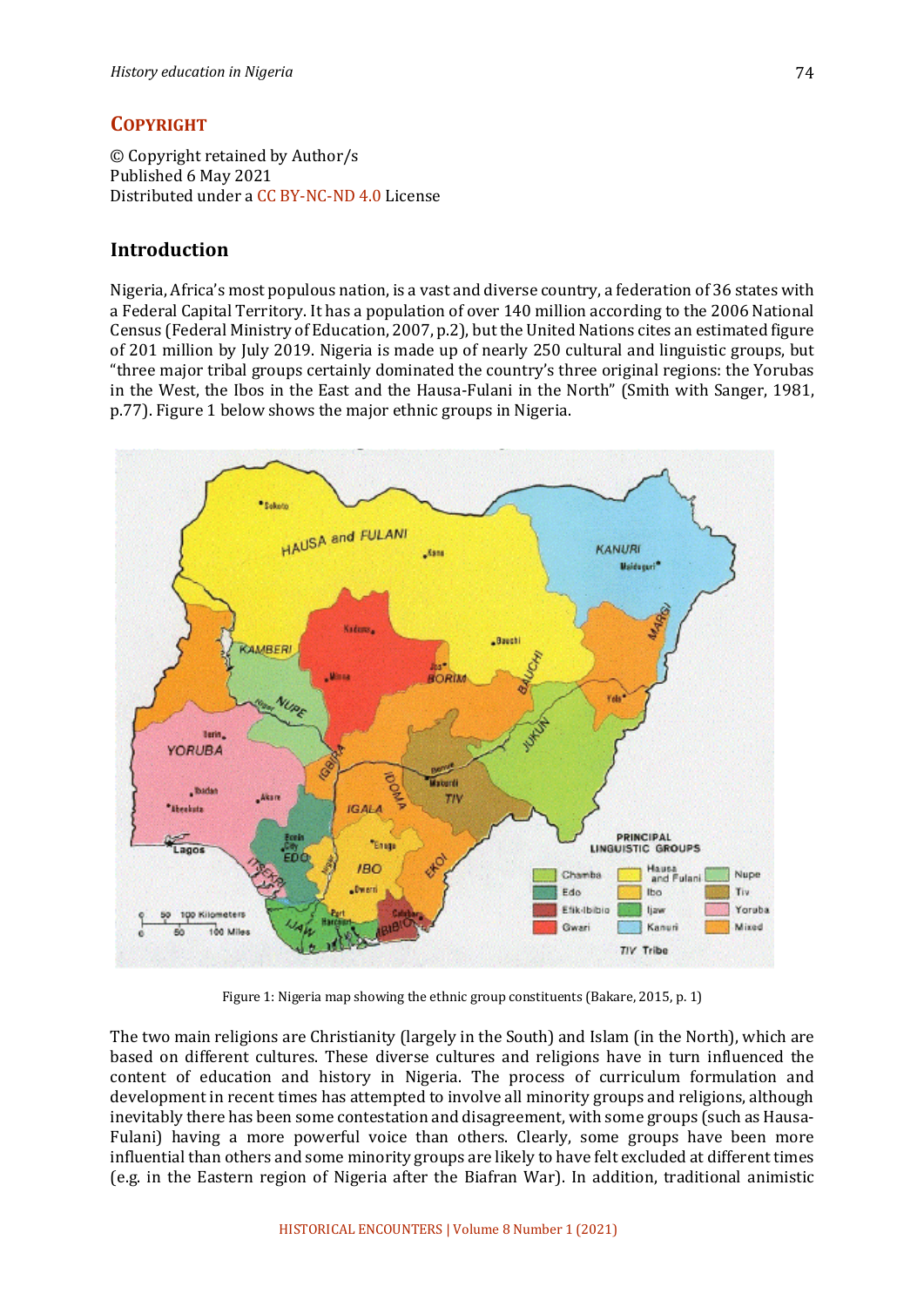religious faith and practice exercise a pervading influence with some of the population (Taiwo, 1980). The British, through a combination of wars, treaties, trade agreements, and territorial mergers occupied most of Nigeria (divided into the Protectorates of Northern and Southern Nigeria) by the beginning of the twentieth century, with the two protectorates being amalgamated in 1914.

Constitutional/governmental changes followed in the decades after the amalgamation of the two protectorates. Under the last two Governors of Nigeria, Sir Arthur Richards (1943-1948) and John Stuart Macpherson (1948-1954), after the end of the Second World War, there were constitutional reviews in 1946 and 1952. These both accommodated and anticipated a nationalist push for independence. The Richard Constitution divided the country into three regions: North, East and West, and established Houses of Assembly in the three regions. The Macpherson Constitution of 1952 transformed Nigeria into a federation of three regions, with a federal territory at Lagos (the national capital). Legal autonomy for regional education was created in stages as a result of these reforms. Self-government was granted to the Eastern and Western regions in 1957, to the Northern region in 1959, and finally political independence to the Federation of Nigeria on October 1, 1960. Following a transition period as a Dominion, and after another constitutional change, it became a Republic in 1963. After independence, there was a clamour for both the educational system and the curriculum to be overhauled. Unfortunately, the high hopes raised by political independence were not to be realised as a consequence of the political instability that set in with a succession of military coups d'état (with only one four-year interregnum of civil rule, from 1979 to 1983) that characterised the first three decades of national sovereignty. The situation is set out in Table 1 below.

| S/N            | <b>NAME</b>                                   | <b>YEARS</b>                              | <b>TYPE OF</b> |
|----------------|-----------------------------------------------|-------------------------------------------|----------------|
|                |                                               |                                           | <b>RULE</b>    |
| $\mathbf{1}$   | Chief Benjamin Nnamdi Azikwe                  | 1st Oct 1963 - 16th Jan 1966              | Civil          |
| $\overline{2}$ | Major General Johnson Thomas                  | 17th Jan 1966 - 29th July 1966            | Military       |
|                | UmunnakweAguiyi Ironsi                        |                                           |                |
| 3              | General Yakubu 'Jack' Dan-Yumma Gowon         | 1st Aug 1966 - 29th July 1975             | Military       |
|                | The Nigerian Civil War (the Biafran War) was  | Note: Col. Odumegwu Ojukwu wanted to      |                |
|                | fought during this period from 6 July 1967 -  | lead a breakaway state in Biafra, but the |                |
|                | 15 January 1970                               | attempt failed                            |                |
| 4              | General Murtala Rufai Ramat Muhammed          | 30th July 1975 - 13th Feb 1976            | Military       |
| 5              | Chief Olusegun Mathew OkikiolaAremu           | 13th Feb - 30th Sept 1979                 | Military       |
|                | Obasanjo                                      |                                           |                |
| 6              | Shehu Usman Aliyu Shagari                     | 1st Oct 1979 - 31st Dec 1983              | Civil          |
| 7              | Major General Muhammadu Buhari                | 31st Dec 1983 - 27th Aug 1985             | Military       |
| 8              | General Ibrahim Gbadamosi Babangida           | 27th Aug 1985 - 26th Aug 1993             | Military       |
| 9              | Ernest AdegunleOladeindeShonekan              | 26th Aug 1993 - 17th Nov 1993             | Civil          |
| 10             | General Sani Abacha                           | 17th Nov 1993 - 8th June 1998             | Military       |
|                | It is worth noting that Nigeria was suspended |                                           |                |
|                | from the Commonwealth of Nations from 11      |                                           |                |
|                | November 1995 to 29 May 1999. A Nigerian,     |                                           |                |
|                | Chief Emeka Anyaoku, was Secretary-General    |                                           |                |
|                | of the Commonwealth from 1 July 1990 - 31     |                                           |                |
|                | March 2000                                    |                                           |                |
| 11             | General Abdulsalami Abubakar                  | 9th June 1998 - 29th May 1999             | Military       |
| 12             | Chief Olusegun Mathew OkikiolaAremu           | 29th May 1999 - 29th May 2007             | Civil          |
|                | Obasanio                                      |                                           |                |
| 13             | Umaru Musa Yar'Adua                           | 29th May 2007 - 5th May 2010              | Civil          |
| 14             | Goodluck Ebele Azikwe Jonathan                | 5th May 2010 - 29th May 2015              | Civil          |
| 15             | Major General Muhammadu Buhari                | 25th May 2015 -                           | Civil          |

**Table 1** A list of Heads of State in Nigeria since full Independence

(Edited by the authors from various sources,

including The Office to the Secretary to the Government of the Federation [The Presidency], n.d.)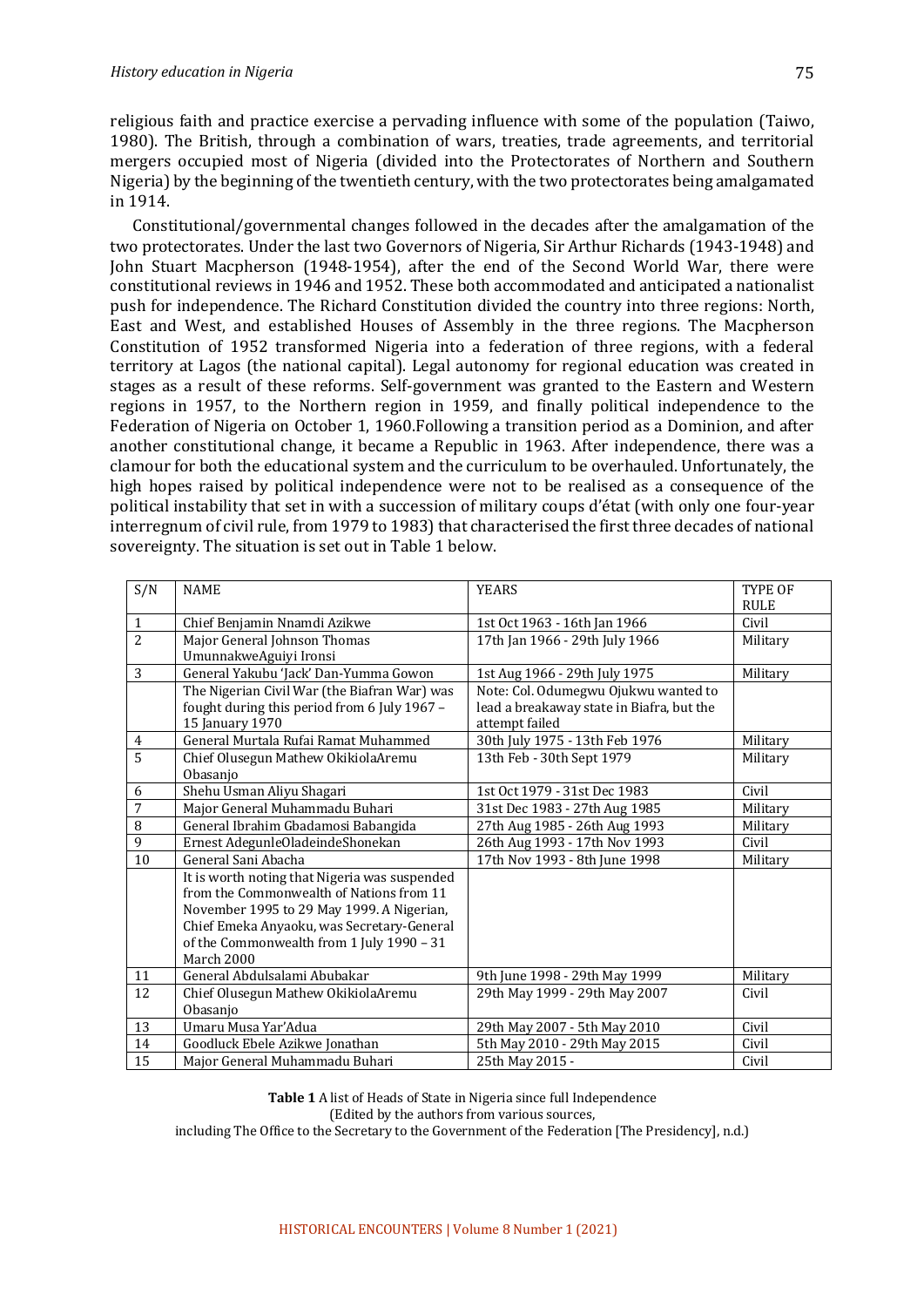#### *History education in Nigeria*

There has clearly been a link between the fate of school history and political developments in Nigeria. The first of the military coups was in January1966 led by Major-General Aguiyi-Ironsi and a counter-coup in July of the same year (see Table 1 above). The hostilities that followed led to a civil war (the Nigerian or Biafran Civil War) that broke out in May 1967 and lasted until January 1970 and claimed millions of lives. Significant educational developments included the organisation of a 1969 curriculum conference towards the end of thiswar. The trauma of this conflict cannot be underestimated as there were between 500,000 and 2 million civilian deaths from starvation, in addition to the 100,000 military deaths. Nevertheless, a curriculum conference was suggested and held in 1969 organised by the Nigeria Educational Research Development Council (NERDC). The conference was a culmination of expressions of general disaffection with the existing education system which was regarded as having become irrelevant to national needs, aspirations, and goals (Federal Republic of Nigeria (FRN), 2011). Also, there had been an outcry by educators, parents, government functionaries, laymen, scholars, and the press, against the ills of the educational system.

Following the 1969 Curriculum Conference an associated report was published in 1972, and this would be the first Indigenous (decolonised) education policy. The implementation of the report was unfortunately truncated because General Yakubu Gowon was deposed in 1975 through another coup led by General Murtala Mohammed, who was assassinated in an abortive coup in February 1976. He, in turn, was succeeded by Lt-General Olusegun Obasanjo. Eventually, The National Policy on Education (NPE) of 1977 adopted a 6-3-3-4 system of education (6 years of study for Primary, 3 for Junior Secondary, 3 for Senior Secondary, and 4 for Higher education). Despite the prevailing context of political instability, the document was revised in 1981, becoming operational from 1982 as a National Policy on Education (NPE). However, as soon as this had happened the status of History was compromised as it became an elective subject.

As part of the new educational policies, History was merged with related Social Studies subjects at the Primary and Junior Secondary school levels. However, there was widespread political pressure and lobbying by stakeholders over the next four decades for the return of History as a separate school subject, and as a result of this, in 2017 History was restored. This paper explores how a Nigerian 'history war' highlighted the significance of History's role in the development of Nigerian as a nation state and analyses links to related issues of nationalism, patriotism and identity and the cultural background of a tribal society with diverse ethnicities, religious beliefs and practices and values. The importance of social, political and indeed educational cohesion was reinforced by the traumatic memory of the tearing apart of the country during the Biafran War of 1967-1970. 

## **Statement of the problem**

The merger of History with other subjects at the Primary and Junior secondary school levels in 1982 led to under-achievement in the teaching and learning of History, as Social Studies emerged. The Federal Ministry of Education (FME), (2017a, p. vi) observed that "Learners went through schools without having an adequate understanding of the history of their own country: how it evolved through time and space; and the nature, character and dynamics of intergroup relations, among others." This was similar to Whelan's  $(2018, p.1)$  reflection on the cessation of history teaching in Ireland, that Irish people:

> ... are confronted with the prospect of an Ireland in which a great number of pupils leave school with next to no knowledge of the history of their nation and the wider world, and without the faintest impression that history is worthy of study in one's own time.

This gap gave birth to generations of young people who could not understand the socio-political and economic realities of the country within the context of Nigerian historical evolution. It is important to note that "there can be no smooth today without recourse to yesterday. To be specific, as a nation, we should note that our *yesterday (history)* is our archives, speaker for today and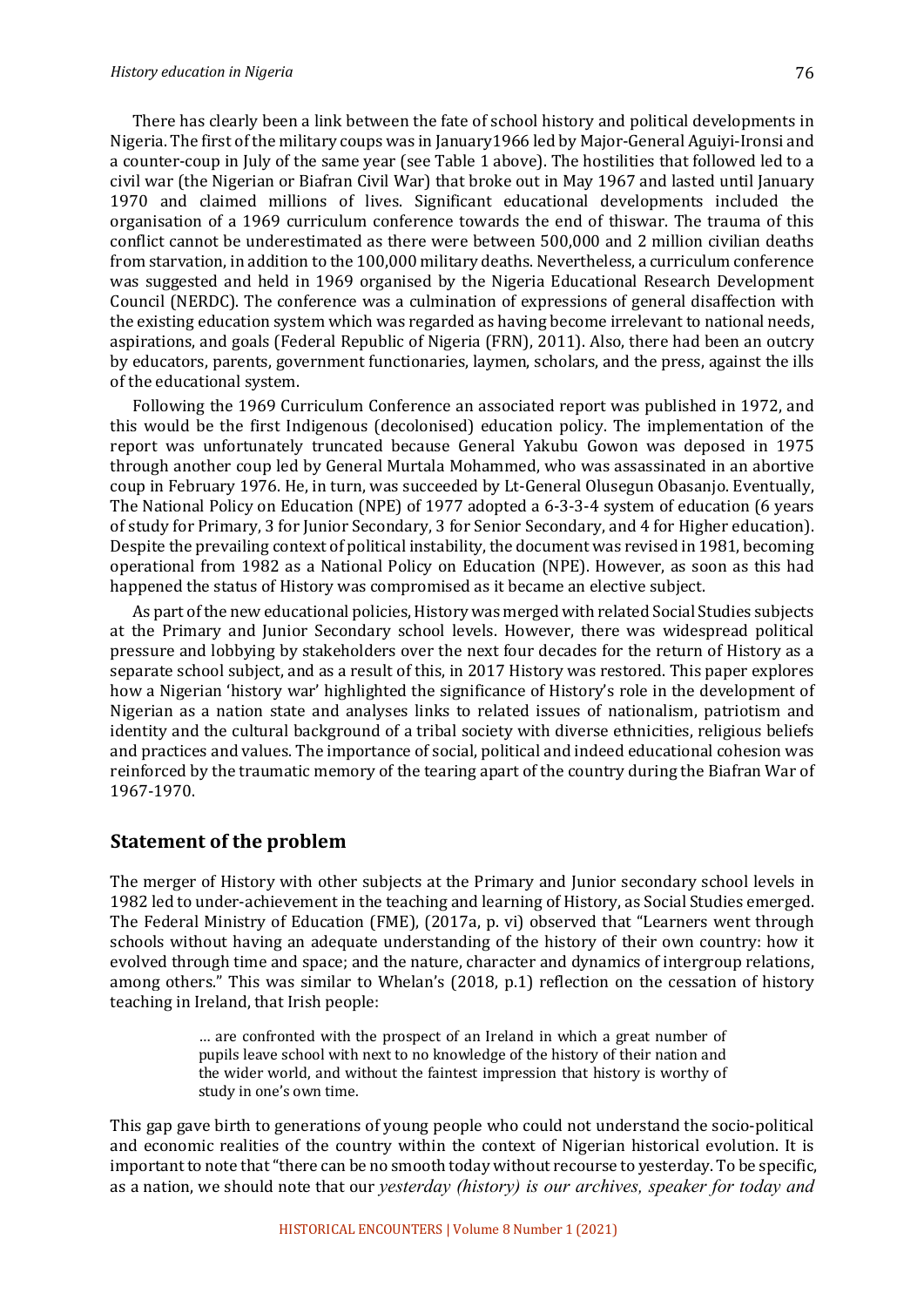*prophet of our future" (Akanbi, 2018, p. 28). How could children learn from a history that they did not know? In the editorial comment of the* Leadership Newspaper *of July 1st, 2012 it was observed that "Today, our children grow up without understanding the various components of* their country and how those components evolved. They are unable to appreciate the various cultures in their country because they have been denied formal access to information about their past" (para. 1, 2). For Omolewa  $(2016, p. 6)$ :

The question that may be asked is how did this significant change happen? How could history be so conveniently expunged? Were the historians, including the history teachers at all levels of the educational system, the amateur and professional historians, so careless that they did not follow the events that were unfolding at the time and were they sleeping or simply caught unawares? What was the role of the general public in these developments?

In line with the above questions, this paper will therefore focus its discussion on the following themes:

- The study of History as a subject in pre-and post-colonial Nigeria
- The politics of delisting history education from school curricula (post-independence Nigeria)
- What is the position of History now in Nigerian schools?
- Can the reintroduction of History into the school curriculum now catch up in filling the gap created since 1982?
- What significance do the values of History education have for Nigeria?

It is important to note that, between Independence in 1960 and 1999, when Nigeria rejoined the comity of democratic nations after a period of suspension from the Commonwealth (1995-1999, ironically when Chief Emeka Anyaoku, a Nigerian, was Secretary-General), the military had ruled the nation for thirty years. Whereas at Independence in 1960, Nigeria had three regions (later becoming four with the creation of the Mid West region in 1963). At the onset of military rule, however, Nigeria progressively moved from the regional structure to having 12 states created by General Yakubu Gowon before the Biafran civil war in 1967;19 in 1976 by the late General Murtala Mohammed; 21 in 1987 to 30 in 1991, by General Ibrahim Badamasi Babangida (President or Head of State 1985-1993); and finally, to 36 states (and a Federal Capital Territory) by 1996 through General Sanni Abacha. Each state is further divided into several local government jurisdictions, of which there are a total of 774 in the entire federation of Nigeria. Using ethnic groups, and/or common political history as the basis for effective allocation of resources, Sanni Abacha (President 1993-1998) further divided Nigeria into six geopolitical zones as represented in Figure 2 below.



Figure 2: Map of Nigeria showing the 36 states and the Federal Capital Territory (FCT) Abuja Gayawan, E., Arogundade, E. D., & Adebayo, S. B. (2014, p. 37).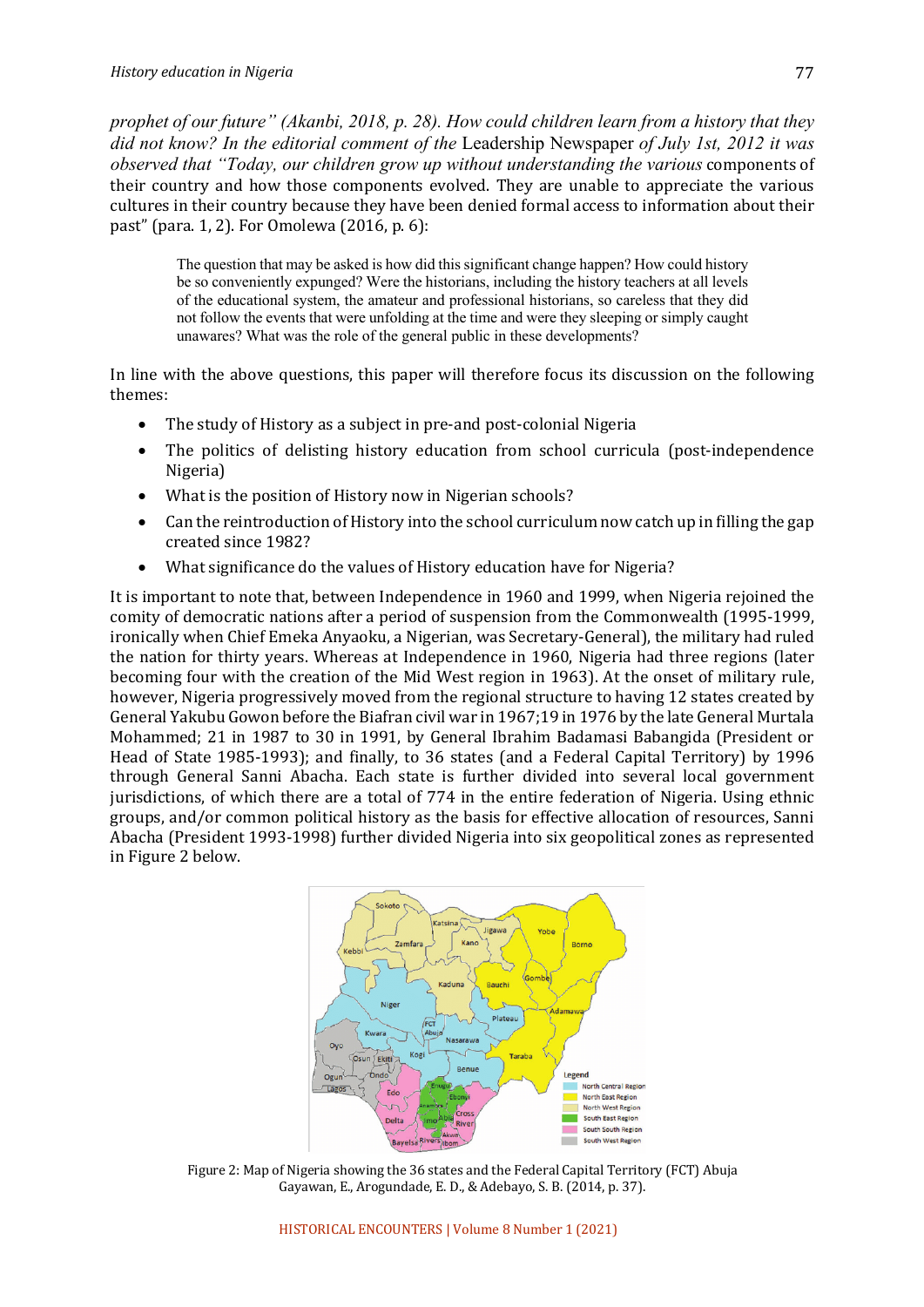It is important that citizens learn from the historical evolution of the Nigerian states, because it is laden with experiences and "life is lived forward, but understood backwards" (Kierkegaard, 1843, p. 306). How would the younger generation know about the beginning of Nigeria: its pre-colonial, colonial, and post-colonial histories, as well as its journey from protectorates to regions, and from regions to states? It is to be hoped that in a multicultural and multilingual society like Nigeria, exposing students to history education will bring mutual understanding and respect for individuals and their diverse cultures thereby strengthening Nigeria's sense of unity in diversity. There are important local and regional stories to weave into a multi-dimensional national story. In a sense, a reform of history education can address within the classroom the wider problems in society: a recognition of ethnic diversity within and across the population; the role of women in history (and society); and encouragement for an approach to history that sees history as a discourse, an ongoing multi-faceted dialogue that allows for freedom of speech, different interpretations, and different narratives. It is possible that some narratives may be contradictory and difficult to reconcile, and it takes a skilful teacher to be able to manage such discussions. Indeed, with older school students it might be possible to introduce the notion of contested narratives, but this can clearly sometimes be politically sensitive.

#### The study of History as a subject in pre and postcolonial Nigeria

When the Christian missionaries introduced western education in Nigeria and schools were established, Omolewa (2016) submitted that there was a kind of continuity in that the traditional status of history as an important subject was retained, and the teaching of history was given adequate space in learning and teaching. However, the content of history teaching was transformed, with the Bible (despite its unsuitability) becoming an attractive source of history teaching in mission schools. The intervention of the colonial government in education through Education Ordinances also made provision for the study of history, beginning with an 1887 Ordinance, which changed the content of the history that was to be taught – and emphasised the teaching of English and European history. Across the indigenous pre-colonial Nigerian tribal societies there was a vernacular history that had a key role, but at that time this was replaced with the new biblical, and British (although mainly English), and European colonialist history. This focus prompted the early educated Indigenous Nigerian elite, and indeed some of the missionary

community from the 1920s onwards, to challenge the absence of the study of African history in the school curriculum. The fact that "educated natives of Yoruba are well acquainted with the history of England and with the history of Rome and Greece but of the history of their own country they knew nothing whatsoever," (Johnson, 1921, p. vii) displeased Reverend Samuel Johnson who later wrote *The History of the Yoruba* in 1921. Clearly, some missionary educators in the early twentieth century were concerned about the detrimental effect of colonial policies and were prepared to challenge the colonial governance.

The division of Nigeria in 1951 into three regional administrative units – West, East, and North, empowered each region to legislate and make laws on education. Thus, historical awareness became "an important intellectual force in the decolonisation struggles of the 1950s in Nigeria" (Federal Ministry of Education (FME), 2017a, p.vi). While the teachers were taught -and the students learnt– the biblical and Anglo-centric (or Eurocentric) history, they nevertheless developed an awareness of the power and role of Nigerian history. Noting the fact that "learning our history is very important for taking the right decisions in the future" (Odimayo, 2018, n. p.).

This, according to Ajayi (1985, p.1) was exemplified by Nigerian historian, Kenneth Dike, "who could not accept that Africans had no history beyond the activities of Europeans." Dike would later establish the National Archives of Nigeria and was its Director 1954-1963. Acknowledgement of a distinctively Nigerian identity, and the rich diversity of tribal and ethnic groups, was what the nationalists were driving for, and they would pick up the power and role of vernacular/folk history as a driver for the independence movement. Dike (1951, 1956) promoted a sense of history as an essential ingredient of national life. With a background in folklore, he recorded an "intellectual breakthrough as to the meaning and place of history in African societies ... when he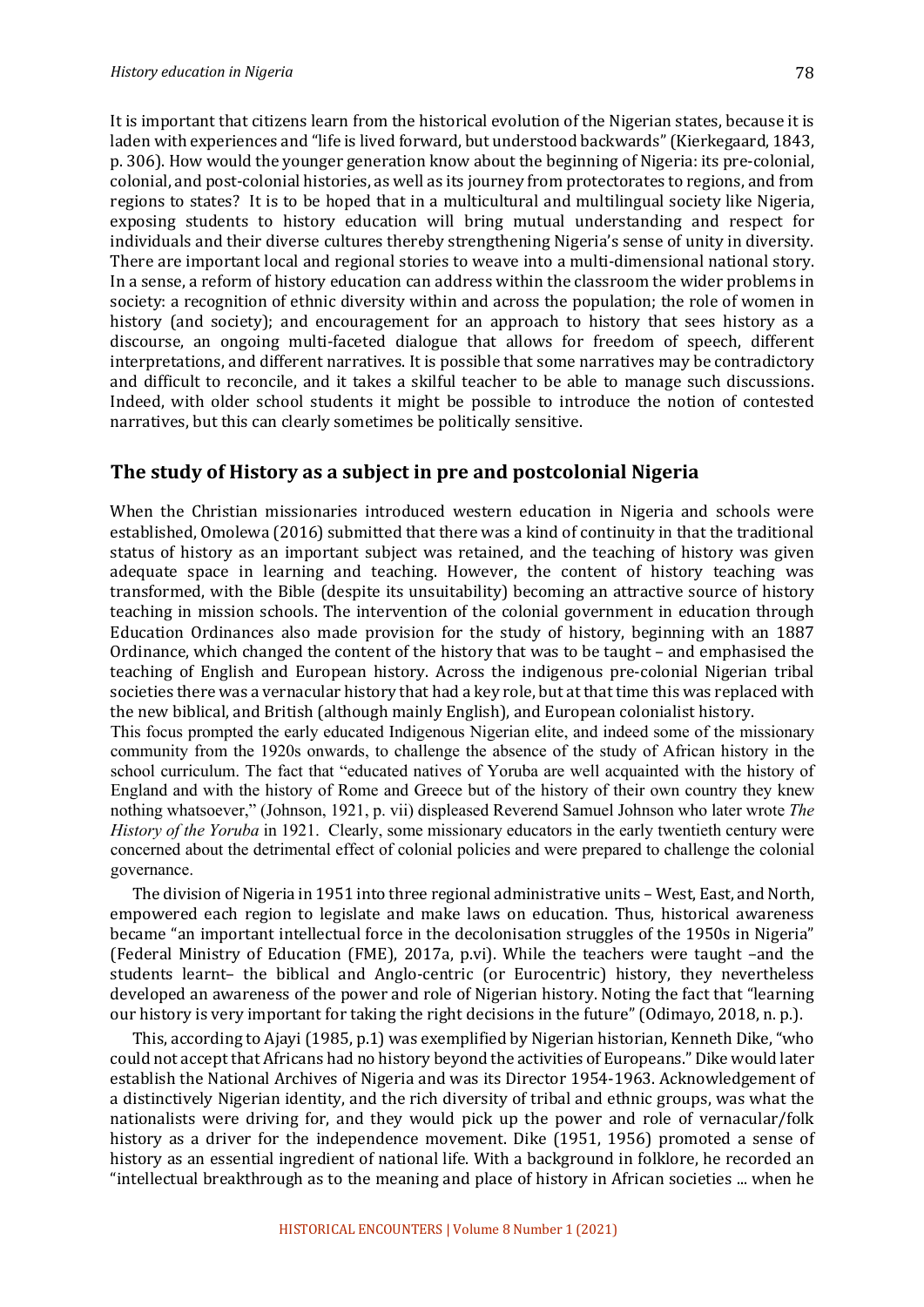insisted on a theme focusing on the activities of Africans and requiring the study of Oral Traditions" for his Ph.D. on trade and politics in the River Niger delta, 1830-1879 (Ajayi, 1985). Up to the time of Nigeria's Independence on October 1, 1960, English history was still studied, but since then African and Nigerian history have been embedded in the history curriculum which was as a result of the agitation of nationalists (especially Herbert Macaulay and Nnamdi Azikiwe). Therefore, since the middle of the twentieth century (that is after 1946 to the period of independence), secondary school students were able to tell stories of old Ghana, as well as the Mali, Songhai, Oyo, and Bornu Empires and the legacies they left for modern Nigeria. The contents of History textbooks reflected these topics as typified in Ajayi and Crowder(1974; *History of West Africa: Volume Two*) and Boahen (1976; Topics in West African History).

## **Postcolonial revision: The politics of delisting history education from school curricula**

The independence that Nigeria gained from the [British] colonial masters in October 1960, alerted the people, especially nationalists, to the necessity of embarking on the processes of educational emancipation and an overhauling of the educational system. The Nigerian consensus throughout the 1960s was that for the process of independence to be firmly rooted there was a need for total decolonisation of the academic content, principles and practices of education at all levels. As has been seen, it took almost a decade after Independence for the conference of 1969 to be convened. This addressed, in particular, the inadequacy of the school curriculum to develop individual Nigerians and the nation at the rate and tempo to put the country on the world map in the sense of making provisions for an education system that would yield positive economic results for Nigeria (Adaralegbe, 1972). In this way the first Indigenous policy on education evolved: The National Policy on Education (NPE), introduced in 1977. However, history had a minimal role in the official curriculum, and neither its status nor the nature of its content would reflect the views of the nationalist movement from 1920-1960.

From the various iterations of the NPE including 1977, 1981, 1998 and 2004, History was only a strand (and latterly not even a named strand) of Social Studies. Specifically, from 1977 History was a part of the Primary curriculum under the heading of 'Social norms and values and of the country through civics and social studies' and was studied alongside Geography in Secondary education (FRN, 1977). From 1981, History was subsumed within Social Studies in the Junior Secondary curriculum (FRN, 1981). From 1998 and after 2004 and 2014 History was not 'named up' at all in Primary and Junior Secondary education, with the nomenclature delineated as 'Social Studies & Citizenship Education' (FRN, 1998, 2004, 2014). History was retained in the Senior Secondary school curriculum although only with the status of an 'elective' subject (not compulsory for all). Delisting of History, according to Katsina (n.d.), may not have been unconnected to the feeling that Nigerian leaders, military and civilians, were uncomfortable about the critical attitudes of some historians towards what they regarded as undesirable contemporary national policies. 

By 2014, the Senior Secondary education curriculum was divided into four areas namely, " $(1)$ Science & Mathematics (2) Technology (3) Humanities, and (4) Business Studies" (Federal Republic of Nigeria, 2014, p. 18). By this arrangement, History fell under humanities as one of the twelve electives. The effect of this organisational measure was that fewer students now studied History or were offered it. This action emanated from the erroneous belief that the 6-3-3-4 system adopted by Nigerian education was to be technological and vocational; therefore, history education was not seen as being relevant, ignoring its crucial role in shaping personal and communal identity, commitment, patriotism and citizenship and all that it entails.

But to Oloruntimehin (cited in Oyeranmi, 2007):

To advocate that studies in the Sciences and Technology should be pursued to the relative neglect [humiliation] of the Humanities and Social Sciences is to express appetite for the materialism which technology creates rapidly, but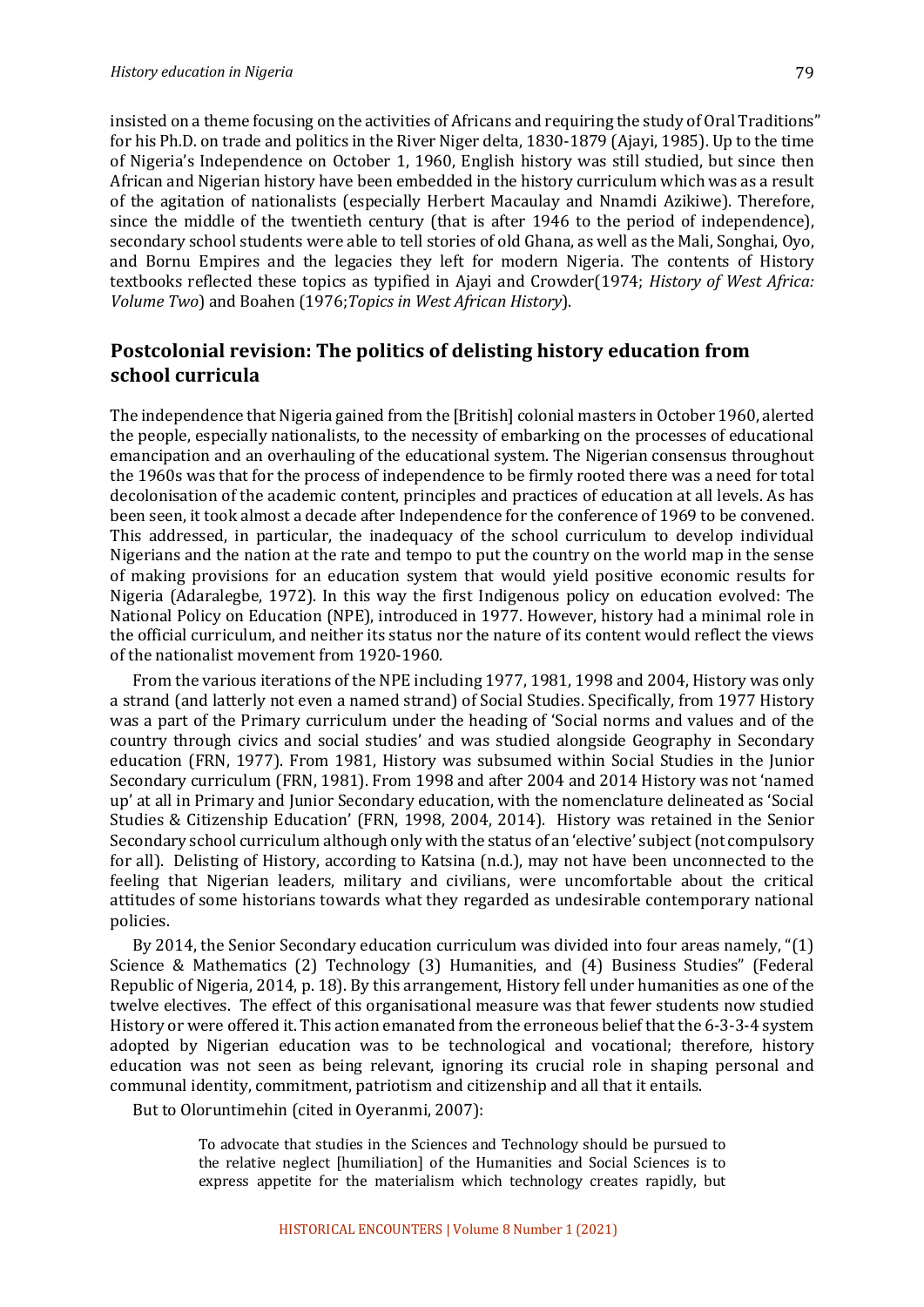without [what is] required for the organic growth and stability. Every one of us including the scientist and technologist has to be a citizen. Without the socializing influence of training in the Humanities (especially History), the aggregation that we represent as citizens cannot be properly called a nation. A nation that lacks clear self-identity and which is structurally incoherent cannot be strong whatever its wealth and the amount of gadgetry at its disposal. (1976, p. 10)

It was indeed an error because: "For even in the United States, the haven of innovators, pupils are not robbed of the opportunity to be engaged in a keen study of the history of America" (Omolewa, 1987, p.24). Omolewa noted the irony of the influence of American agencies working in Nigeria, arguing that:

> The history of the liquidation of History as a subject in the junior schools began with the United States' agencies ... What has followed has been the misfortune of the National Policy on Education which provides for the elimination of history at the Junior Secondary school and a cramming into the second-tier Senior Secondary of a history curriculum that ought to take six years to teach ... A further consequence is the tragedy that most students will now leave schools without a knowledge of history, and as the Historical Society of Nigeria put it on Wednesday 21 January, 1987, at a meeting with the Minister of Education, "Nigeria will soon become a country whose lettered citizens have no idea of their own History". (pp. 23-24)

Interest in History by some government functionaries descended to a ridiculously low level in a particular state, with the consequence that History education was seriously endangered. Thus, in Osun State, in south-west Nigeria history teachers were compulsorily retired in the year 2000 and were told that they were not relevant to national development at all. As reported by Eno-Abasi (2016) in *The Guardian*, this action was contrary to what a renowned author, Professor Anezionwu Okoro, speaking in Enugu at the maiden meeting of the Board of Trustees of Coal City Literary Forum (2016), said:

> I cannot imagine a country developing without studying history and this is something that should be urgently looked into ... reintroducing the subject in schools would contribute its quota towards reinventing the society, as well as arming the vounger generation with salient information. The disappearance of History, which used to be a vibrant core school subject in the country still baffles many, especially considering the value of the subject to nation building, the development of an individual, his society or the larger community.

History as a subject, indeed, used to be vibrant after the colonial education administrators recognised the agitation for its inclusion in the school curriculum in the pre-and postindependence era before it was delisted in 1982. In the same report, Okoro's view was further strengthened by the former Secretary-General of the Commonwealth of Nations, Chief Emeka Anyaoku endorsing this view: "Without the knowledge of the past, there will be no fruitful projections for the future. The knowledge of the past is very vital to the development of the country, and we can only solve present societal problems when we know what was obtainable in the past" (cited in Eno-Abasi, 2016, n.p).

The State government seemed to forget that "every situation has its roots in the past, and the past survives in the present; the present is indeed the past undergoing modification" (Omolewa, 2016, p.2). Because history was delisted from the basic school curriculum, students at the senior secondary stage who were opting for History as an elective subject had no prerequisite knowledge to build upon or to motivate them to study it. This led to the "increasing unpopularity of history as a school subject among the timid or lazy or unadventurous students" (Kelle, 1986, cited in Omolewa, 1987, p.24). The consequence was that students' enrolment to study history started dwindling both at the senior secondary and the post-secondary school levels.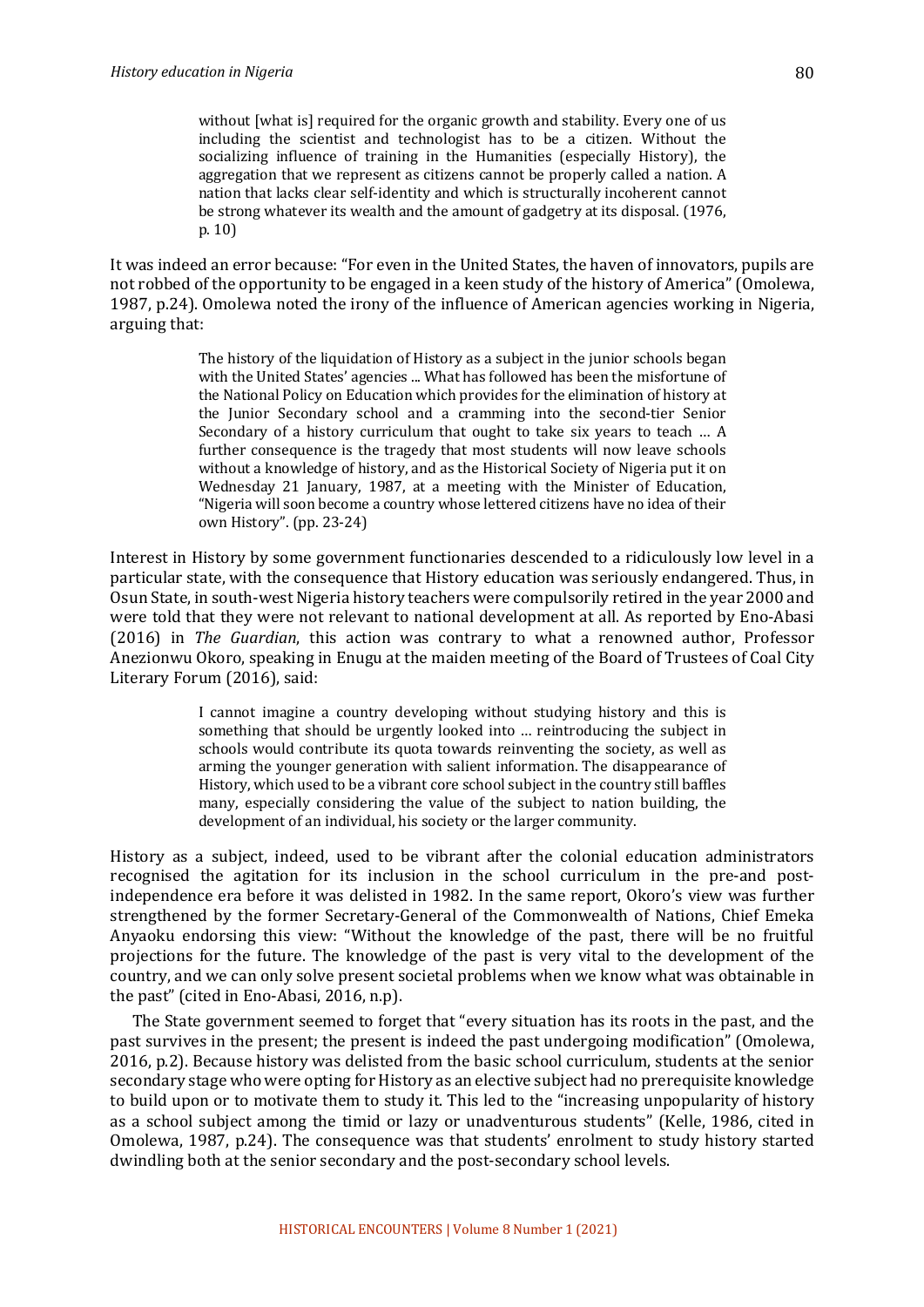When it was discovered that there was a drastic fall in the enrolment of secondary school students in History and that students were no longer interested in choosing History as a subject, Jekayinfa (1994) carried out research to find out factors associated with students' interest in History in Nigeria. Using an appropriate factor scale, a list of criteria emerged from a variety of previously published factor and attitude scales, which identified: (1) Worthwhileness of History in terms of its perceived benefits;  $(2)$  Understanding of History lessons;  $(3)$  Attitude of History teachers; (4) Inducement of high grades in History-related disciplines at lower levels (to attract more students to offer history);  $(5)$  Peer group influence; and  $(6)$  Parental influence. The factors were measured on a three-point ordinal scale ranging from agree, neutral, to disagree. On the six factors explored for their influences on interest in History, it was agreed by a majority of respondents that (1) Social benefits of History and (2) High grades in History-related subjects at the lower level were among the factors that attracted students to History.

However, other factors were responsible for the decline in the number of students choosing History. It may not be unconnected with the fact that some of the elective subjects introduced multiple-choice questions within examinations and history still presented an essay form of questions. Second, the Nigerian government's interest in building a science and technologically developed nation led to a higher education admission policy of the ratio 70: 30 for Science related courses and Humanities respectively. This policy emphasis discouraged students from having an interest in History as a subject. Such an admission policy contained in the national policy on education further served to marginalise the study of Humanities in general and History in particular. 

Since the time History was delisted, there has been much clamour and many calls in newspapers, open debates, conferences and workshops for the re-introduction of the teaching of History as an independent subject at all levels of schooling. Two prominent Historical Associations: the Historical Society of Nigeria (HSN), and Historians of Education Development Society of Nigeria (HOEDSON), and other stakeholders including Ikime (1987), Omolewa, (1987, 2012, 2016), Esogbue (2008), Oluwatoki (2012), Adesina (2012); and the staff of the *Daily Post* (2015), expressed reservations about this development (the delisting of History), recording their belief in the need for the re-introduction of history in the school curriculum. For these stakeholders, adopting and sustaining democracy would only work when people were wellgrounded in their history, especially their modern political history. These stakeholders, therefore, rejected Social Studies because they were of the opinion that, through Social Studies, students did not have the opportunity to engage fully with the realities of Nigeria's past and history chronologically. 

Furthermore, Nigeria is a member of the Commonwealth, and the fourth paragraph of the Harare Commonwealth Declaration by Heads of Government (1991), re-iterating and affirming the second principle set out in a previous Declaration by their predecessors in Singapore in 1971, could only be practicable through history education. Thus, both Declarations state that:

> … we believe in the liberty of the individual under the law, in equal rights for all citizens regardless of gender, race, colour, creed or political belief, and in the individual's inalienable right to participate by means of free and democratic political processes in framing the society in which he or she lives.

This statement is particularly relevant to Nigeria as a nation. The Declarations make it imperative for citizens to have an in-depth knowledge of their history which Social Studies as then formulated did not provide in the Nigerian context. For example, the migration history of some of the tribes that make up Nigeria, in particular the Fulanis that are now dominant in the northern part of the nation, and the generally associated issues of insurgency and kidnapping, plus cross-border trading and interaction with other African nations are very important. Students would therefore need an analytical approach in history that respects diversity in the Nigerian content, learning about previous mistakes, heroic exploits, religious intolerance, and some of the other emerging issues identified above. It was therefore not out of place when the Minister of Education in Nigeria  $-$  Mallam Adamu Adamu  $-$  in the foreword to the new curriculum said, "I also congratulate the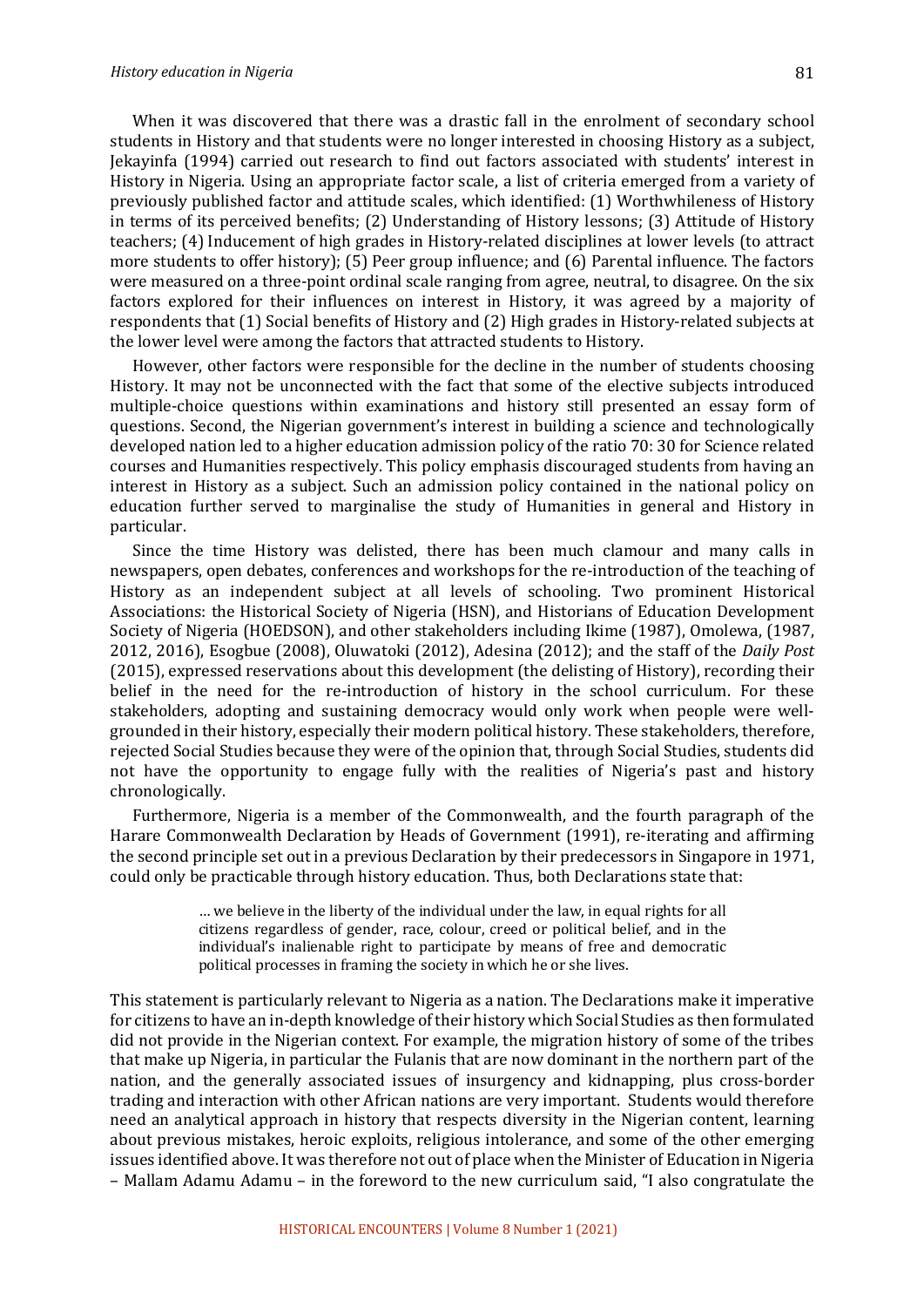Historical Society of Nigeria (HSN) and other well-meaning Nigerians who persistently struggled for the re-introduction of History into the Basic Education level" (FME, 2017a: p.iv).

#### **What is the position of History now in Nigerian schools?**

Some historians have observed that almost all of the problems facing Nigeria as a country come from the neglect of history because a people not prepared to face its own history cannot manage to face its own future (Jekayinfa, 2014). Fafunwa  $(1974, p.13)$  stressed the role of history in educational reform and national development when he submitted that:

> History is to a people what memory is to the individual. A people with no knowledge of their past would suffer from collective amnesia, groping blindly into the future without guide-posts of precedence to shape their course. Only a thorough awareness of their heritage allows them to make their public decisions as they make their private ones. For possible educational reform, reflection on previous events and policies will assist considerably in planning any future course of action.

Tragically, Nigerians have suffered collective amnesia and would have continued with groping blindly into the future without guideposts of precedence to shape it, if history had not been reintroduced into the school curriculum. Therefore, to discontinue the demagogic attack and give room for total development, knowledge of historical events and interpretations is helpful (Koke & Saleniece, 2015). Though Furlong (2013, p.5) submitted that, "the challenges of educating the next generation of this world of hyper-complexity are huge," all hope is not lost in Nigeria. The starting point in the opinion of the authors is that the reintroduction of History in schools must eventually be made compulsory at all levels so that learners will appreciate where we are coming from, where we are, why we are where we are, and how to work towards responsible democratic citizenship and sustainable development to secure the future. Part of the curriculum content for JSS One: *Meaning of History; Sources of History; and Importance of History, therefore, is a way of* engaging students with the discipline of history as they develop an awareness of historical thinking. To begin to make the desired impact of remediating what has gone awry in Nigeria, the teaching of history must not be left in the hands of the teacher alone; the principle of 'each one teach one' must be adopted both at home and in the larger society. This implies that more than at other times, the government and people of Nigeria must be fully committed to the teaching and learning of history. If homes and schools are assertive and proactive in making history relevant to national development, the gap that has been created by not studying history for decades might be bridged. 

The Federal Ministry of Education in 2016 developed its plan on *Education for Change: A Ministerial Strategic Plan (2016-2019)*, which contains several initiatives and activities to be executed, including the reintroduction of the teaching of History in primary and secondary schools. It is important because it recognises the necessity for Nigerians of all generations to learn and know the history of Nigeria's unity in diversity.

Consequently, the National Council on Education (NCE) at the 61st Ministerial Session, in September 2016, approved the disarticulation of History from the Social Studies curriculum and confirmed that History should now be taught as a separate subject at the Basic Education level (Thisday, 2017). The Federal Government fulfilled its promise by producing, through NERDC, a new history curriculum that was approved at the 62nd meeting of the NCE held from July 24 to 28, 2017 in Kano, beginning from the 2018/2019academic session; and in this way, the return of History to schools became real (Editorial, *Leadership Newspaper*, 2018). This was seen as a demonstration of the government's keen commitment to the re-introduction of History at the Basic Education level. Omolewa, not without irony, commented that politics itself had reflected the cycle of history, in that "every situation has its roots in the past, and past survives in the present; the present is indeed the past undergoing modification" (2016, p.2).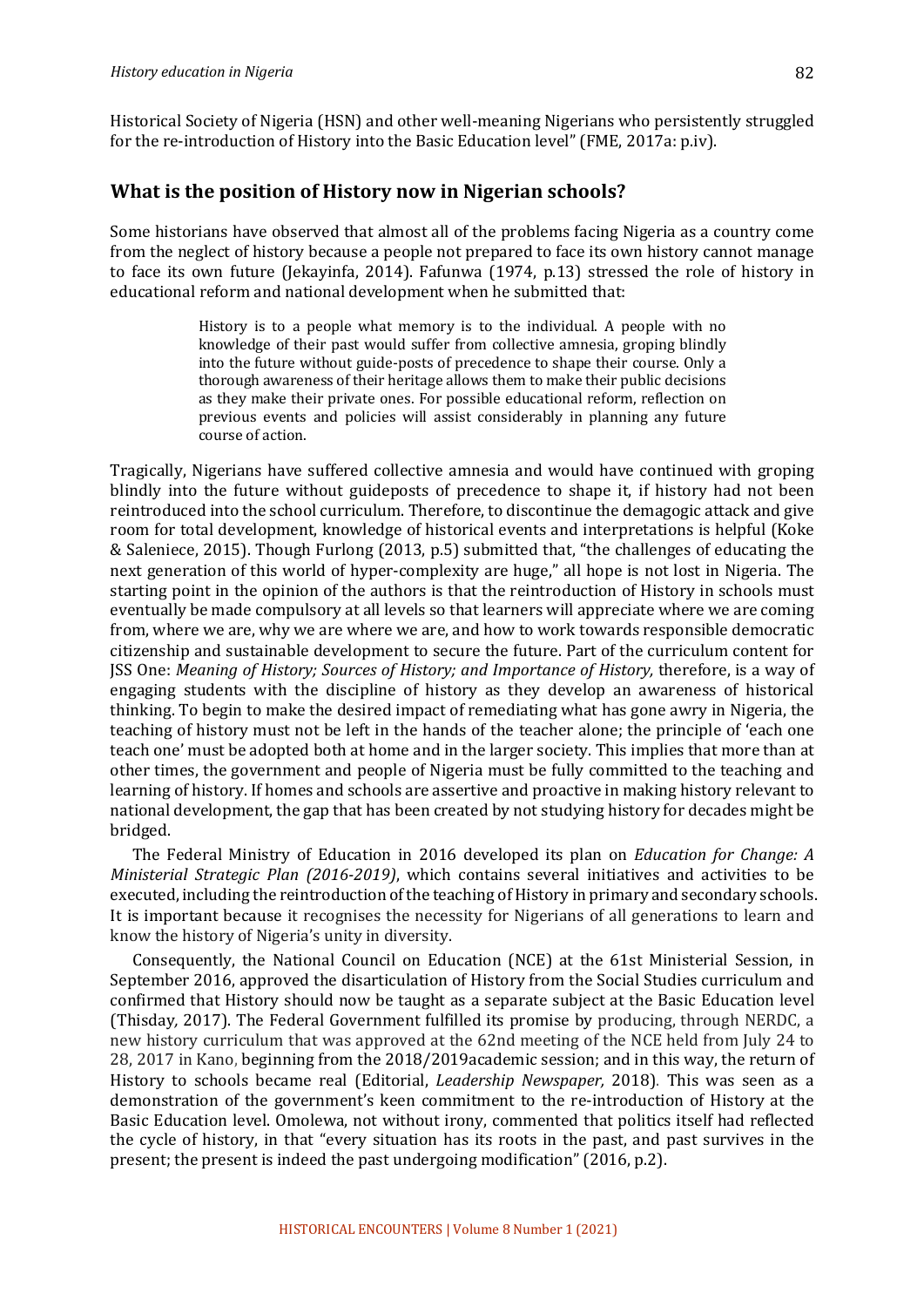The new curriculum came in three different documents namely: *History for Primary 1-3*(FME, 2017a), *History for Primary 4-6*(FME, 2017b), *and History for JSS1-3*(FME, 2017c). The content of the History curriculum launched for the Basic Education level is as presented in Table 2.

|               | Junior Primary One             | Junior Primary Two                   | Junior Primary Three             |
|---------------|--------------------------------|--------------------------------------|----------------------------------|
| <b>Topics</b> | 1. Meaning of History/Family   | 1. Indigenous People of the State.   | 1. Nigerian Peoples              |
|               | History                        | 2. Nigerian Peoples                  | 2. Some Early Heroes and         |
|               | 2. Peoples and Places in the   | 3. Major Towns in the State          | Heroines in Nigeria              |
|               | Community                      | 4. Heroes and Heroines in the        | 3. Towns in Nigeria              |
|               | 3. Heroes and Heroines in      | State                                |                                  |
|               | the Community                  | 5. History of the State              |                                  |
|               | 4. Traditional Rulers          | 6. Major Traditional Rulers in the   |                                  |
|               | 5. Title Holders               | State                                |                                  |
|               | 6. The Local Government        |                                      |                                  |
|               | Chairperson                    |                                      |                                  |
|               | Senior Primary Four            | <b>Senior Primary Five</b>           | <b>Senior Primary Six</b>        |
| <b>Topics</b> | 1. The four early Regions in   | 1. British Rule in Nigeria           | 1. Civil Rule in Nigeria         |
|               | Nigeria                        | 2. Nationalists and Nationalism in   | 2. Military Rule in Nigeria      |
|               | 2. States Creation in Nigeria  | Nigeria                              | 3. Oil Economy                   |
|               | 3. Colonial Administrative     | 3. Some Nationalists in Nigeria      | 4. The Growth of Industries in   |
|               | Headquarters                   | 4. Nigerian Independence             | Nigeria                          |
|               | 4. Federal Capitals            | 5. Traditional Religions in Nigeria  |                                  |
|               | 5. Heroes and Heroines in      | 6. Islam and Christianity in Nigeria |                                  |
|               | Nigeria I & II                 | 7. Traditional Occupations in the    |                                  |
|               | 6. Some Nigerian Peoples I,    | Locality and in the State            |                                  |
|               | II, & III                      | 8. Traditional Occupations of the    |                                  |
|               | 7. Important Historical        | people of Nigeria: the Hausa,        |                                  |
|               | Features and States in         | Yoruba and Igbo                      |                                  |
|               | Nigeria I & II                 |                                      |                                  |
|               | Junior Secondary One           | Junior Secondary Two                 | Junior Secondary Three           |
| <b>Topics</b> | 1. Meaning of History          | 1. Non-Centralised States in Pre-    | 1. Origin and Organisation of    |
|               | 2. Sources of History          | Colonial Nigeria                     | Trans-Saharan Trade              |
|               | 3. Importance of History       | 2. Inter-Relationships of some       | 2. Early European contacts with  |
|               | 4. Historical Sites in Nigeria | Centres of Civilization in Pre-      | Nigeria                          |
|               | 5. The Major Centralised       | Colonial Nigeria                     | 3. British Colonisation of       |
|               | <b>States in Pre-Colonial</b>  | 3. Ghana Empire                      | Nigeria Territories              |
|               | Nigeria                        | 4. Mali Empire                       | 4. The Evolution of the Nigerian |
|               |                                | 5. Songhai Empire                    | State                            |
|               |                                |                                      | 5. The Amalgamation of Nigeria   |
|               |                                |                                      | 6. The Independence              |
|               |                                |                                      | movement                         |

Table 2: Basic Education Level History Curriculum (Federal Ministry of Education, 2017)

Table 2 is the curriculum content for the re-introduced history alone for the basic education level. The re-introduction was launched on March 27, 2018, and this was widely reported in the media with headlines such as:

> 1. 'FG (Federal Government) reintroduces subject into school curriculum' - Pulse magazine (Bayo Wahab, 03/27/2018

> 2. 'How sustainable is the reintroduction of history in secondary schools?' - The *Nation* (Cited in Adeyoriju, Fadahunsi, Chukwu, and Honawon, 02/19/2019)

3. 'Bring back our history' - TheGuardian (Eno-Abasi, 05/19/2016)

4. 'Council on Education Endorses Separate Religious Studies, Revised Curriculum for 2018' (subtext: 'Reinstates study of History') – *This Day* (07/30/2017)

5. 'FG reintroduces history as an independent subject in school curriculum' – The *Cable* (Jamilah Nasi 02/16/2019)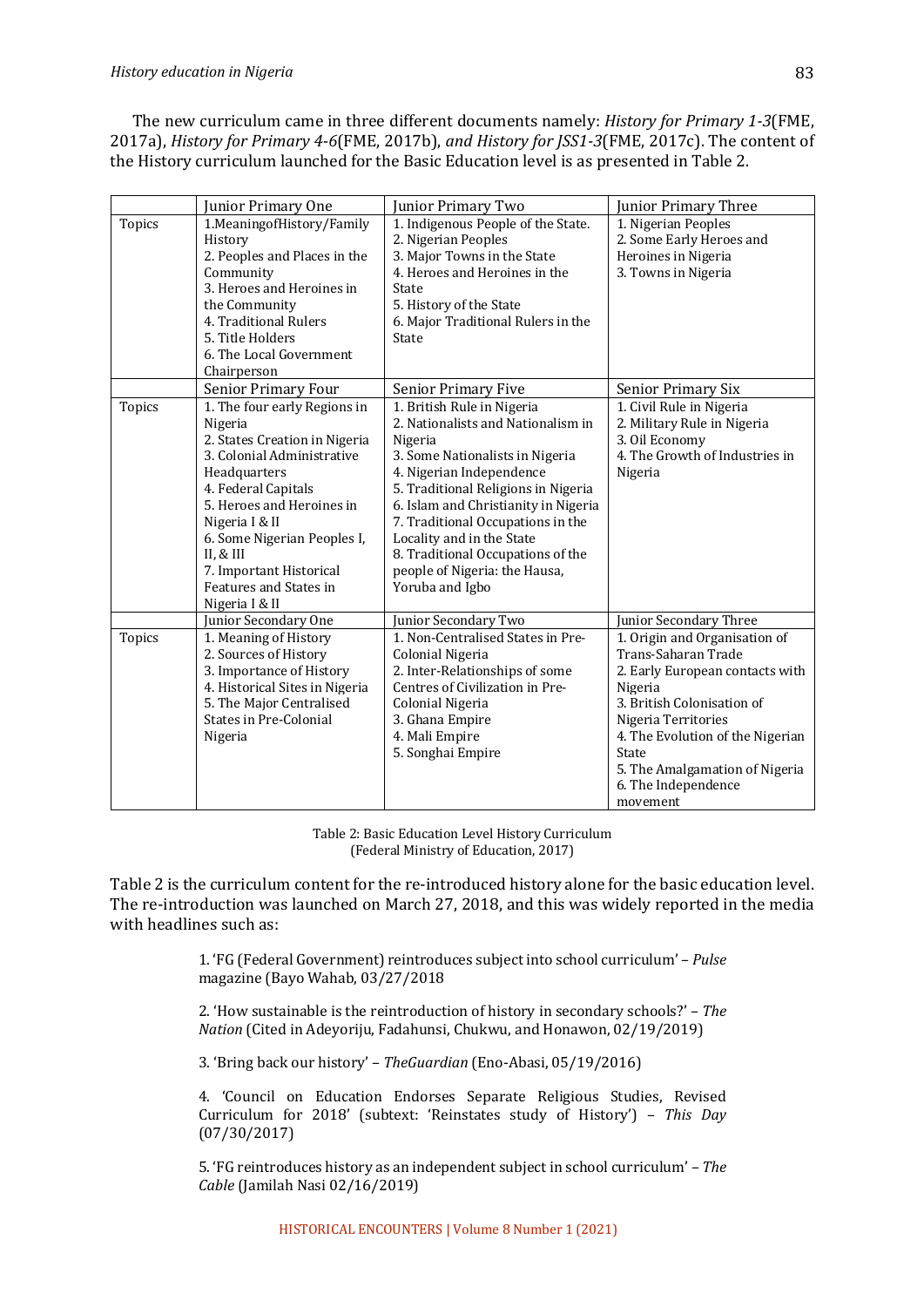It should be noted, however, that in the reintroduction of history education, the 'Big Six' historical thinking concepts identified and embraced by much of the international history education community, namely: historical significance, cause and consequence, historical perspective-taking, continuity and change, the use of primary source evidence, and the ethical dimension of history (as discussed in Wineburg, 2001, and Lévesque, 2009; but as particularly defined in the form as set out by Seixas and Morton, 2013) have not been fully embedded in the curriculum. The authors opine that as time goes on, stakeholders will accept most of them, or a suitable selection of the teaching and learning principles behind them, into the history education curriculum to make it more balanced.

Another important thing to note is that the new curriculum in Table 2 caters for history at the basic level of education, as History was never delisted from the curriculum of the Senior Secondary school. Students who were interested in studying History have access to the curriculum/syllabus provided by the West African Examination Council (WAEC), the examining body that issues the final secondary school certificate. Also, in universities and other higher institutions where students study history, there are areas of specialisations like Nigerian history, West African history, African history, European history and World history with their differing curricular content.

#### **Conclusion: Challenges and recommendations**

"The messages from history are that the 'futures' to which transformative drivers are directed will be strongly influenced by the 'remembered' past" (Brennan, King & Lebeau, 2004, p. 37). Producing a successful generation in Nigeria without the knowledge of history would be practically impossible because there is always that inter-organic connection between the past, present and the future (Onyekpe, 2012). That historical knowledge helps to cast light on the problems of the society should be a truism in Nigeria, because we are a complex society with varying degrees of cultural practices, beliefs and affiliations; unless this history of our complexities is taught and known by people, especially the younger generation, violence may become part of our community life. The capacity to convey a society's mores and values also lie within the remit of history education. How are our children supposed to internalise the values of honesty, patriotism, cooperation, a consciousness of and respect for fundamental human rights and freedoms, as well as integrity, tolerance and hard work which are celebrated in the history of our various peoples but which seem to be lacking in the Nigerian public service today?

It may be argued that nobody can change the past, but it is instructive to note that the knowledge of the past can inform decisions on how to conduct our affairs today in order not to make the same mistakes that had been made in times past. Santayana (1905, p. 12) wrote that "The past is a repository of lessons about what does and doesn't work in a given situation, and the society that is ignorant of these lessons will, unfortunately (and unnecessarily) repeat the mistakes of the past." Errors are being repeated because people have failed to learn from history. How can Nigerian children avoid the mistakes of the past, when they do not even know enough about what has happened in the past? Simply neglecting history could lead to serious social, political and economic problems. Jekayinfa (2014) used the expression 'the superhighway to damnation' to describe the outcome of failing to include history in schools.

Taking into consideration all the observations above, and with the reintroduced history, all hope is not lost as regards filling the gap created by the non-teaching of history since 1982. What is required is effective teaching and learning from now, including communication with parents and grandparents about the content-matter of the revised curriculum. History education adds value to any society which holds it in high esteem. Renewal of educational policies is inevitable in order to be in tune with global developments. Whatever system of education is adopted by any country should not exclude the study of history, and its removal from the school curriculum by any nation could spell doom for that nation. Nevertheless, the discourse on bringing back history education into Nigeria schools does not stop at its reintroduction.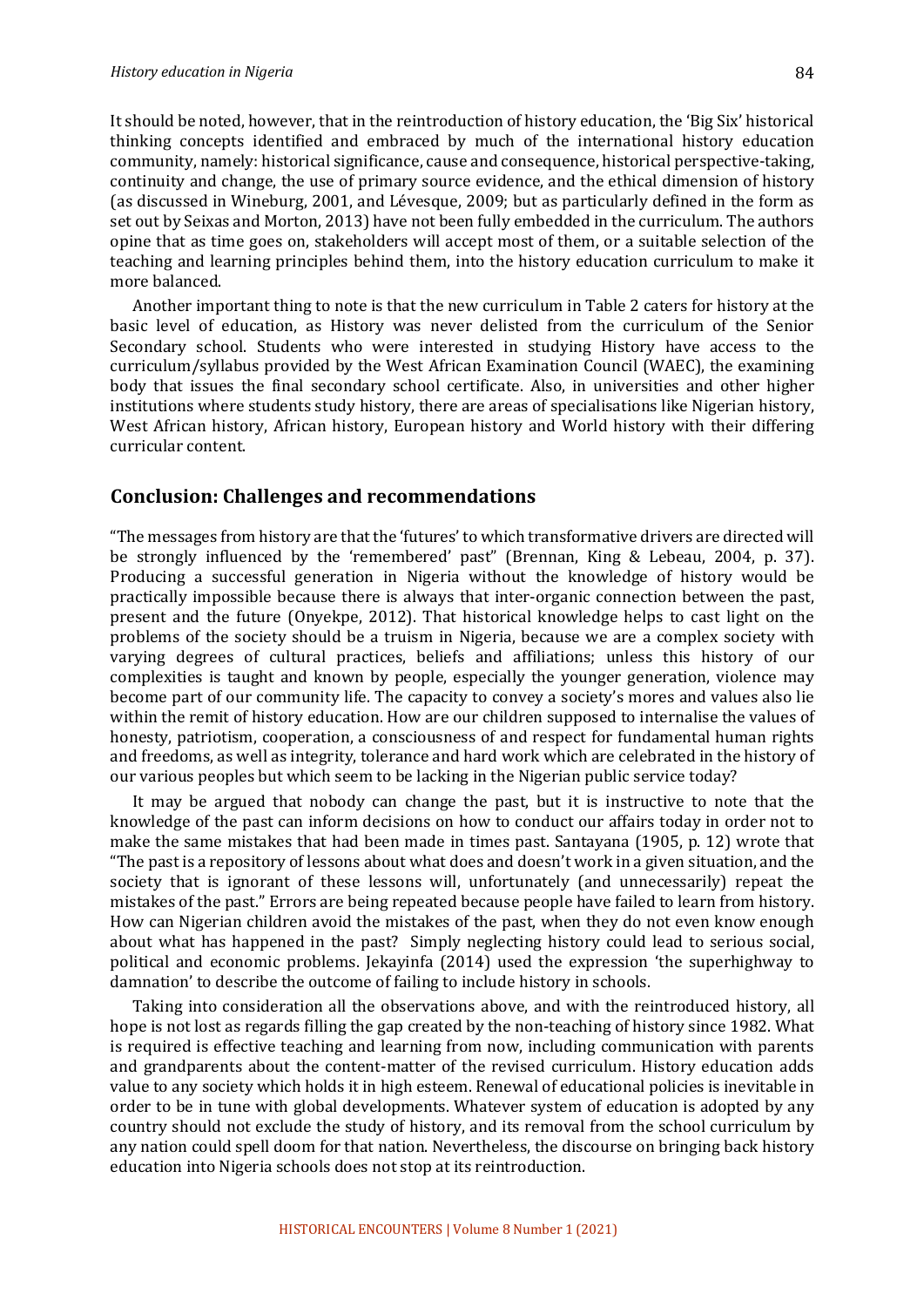A major challenge is how to train teachers who are well-grounded in the content to be taught and in the necessary understanding of the discipline of history and creative, inclusive ways to teach it. However, it is good to note that the colleges of education that are responsible for training teachers for the basic education level – primary to junior secondary – have taken proactive action by embedding most of the items in the new history curriculum into their syllabus since 2012 in anticipation of its reintroduction  $(FRN, 2012a \& 2012b)$ . Also, Nigerian universities never stopped training historians and teachers of history. Despite this, more efforts should be made to give effective initial training to history teachers in colleges and universities, and to offer retraining for mid-career teachers in history education, bearing in mind the diversity of Nigeria's cultural and ethnic groups so that what has been gained by bringing back history education into schools in Nigeria will not be 'hanging by a thread.' It is important to note that in some developed countries like the USA (Vinovskis, 2015) and Latvia (Koke & Saleniece, 2015), history as a subject is held in high esteem, and Marwick (n. d., p. 1) noted that "all developed countries have their National Archives ... This is in recognition of the simple fact that knowledge of the past is essential to society."

If many developed nations hold history in high esteem, Nigeria should not do otherwise. It is, therefore, recommended that incentives should be given to students who wish to study history education to become teachers of history. It may be in the form of a fully paid scholarship or fee reduction. History must be a compulsory subject at all levels of education in Nigeria, because a knowledge of the history of the jurisdiction where any citizen lives, enriched by the principles of historical thinking, will enable that person to function better as an active citizen. The implication, therefore, is that you cannot contribute to any form of development within a state unless you know its history. Teachers need to introduce their students to 'doing' history as a kind of democratic exercise where evidence is weighed and discussed/debated. Also, in a multicultural society where many different ethnic groups may share a classroom, it might be seen as desirable to have an 'identity' element in the teaching and learning of history, where all groups are respected and included. For example, the cultural, economic and social history of different ethnic groups must be taught and learned together by students and not separately. This may present some practical difficulties, but the journey of engagement by Nigerian history educators is at least underway. 

### **References**

- Adaralegbe, A. (Ed.). (1972). A philosophy for Nigerian education. Ibadan, Nigeria: Heinemann Educational Books.
- Adesina, O.C. (2012, 12<sup>th</sup> March). Don blames national crisis on neglect of history. *The Nigerian Voice.* Retrieved from http://www.thenigerianvoice.com/nvnews/84884/1/don-blamesnational-crisis-on-neglect-of-history.html
- Adevoriju, L., Fadahunsi, O., Chukwu, D., & Honawon, N. (2017, 19<sup>th</sup> November). How sustainable is the reintroduction of history in secondary schools? The Nation. Retrieved from http://thenationonlineng.net/sustainable-reintroduction-history-secondary-schools
- Ajayi, J. F. A., & Crowder, M. (Eds.). (1974). *History of West Africa*, Volume Two. London: Longman Group Limited.
- Ajayi, J. F. A. (1984). Towards a more enduring sense of history: A tribute to K. O. Dike (former president, Historical Society of Nigeria on behalf of the Historical Society of Nigeria). *Journal* of the Historical Society of Nigeria, 12, (3/4), 1-3 (Dec. 1984-June 1985). Retrieved from https://www.jstor.org/stable/44715364
- Akanbi, G. O. (2018). Role of history and education in national development in Nigeria. *African Journal of Historical Sciences in Education,14*(1), 28-51.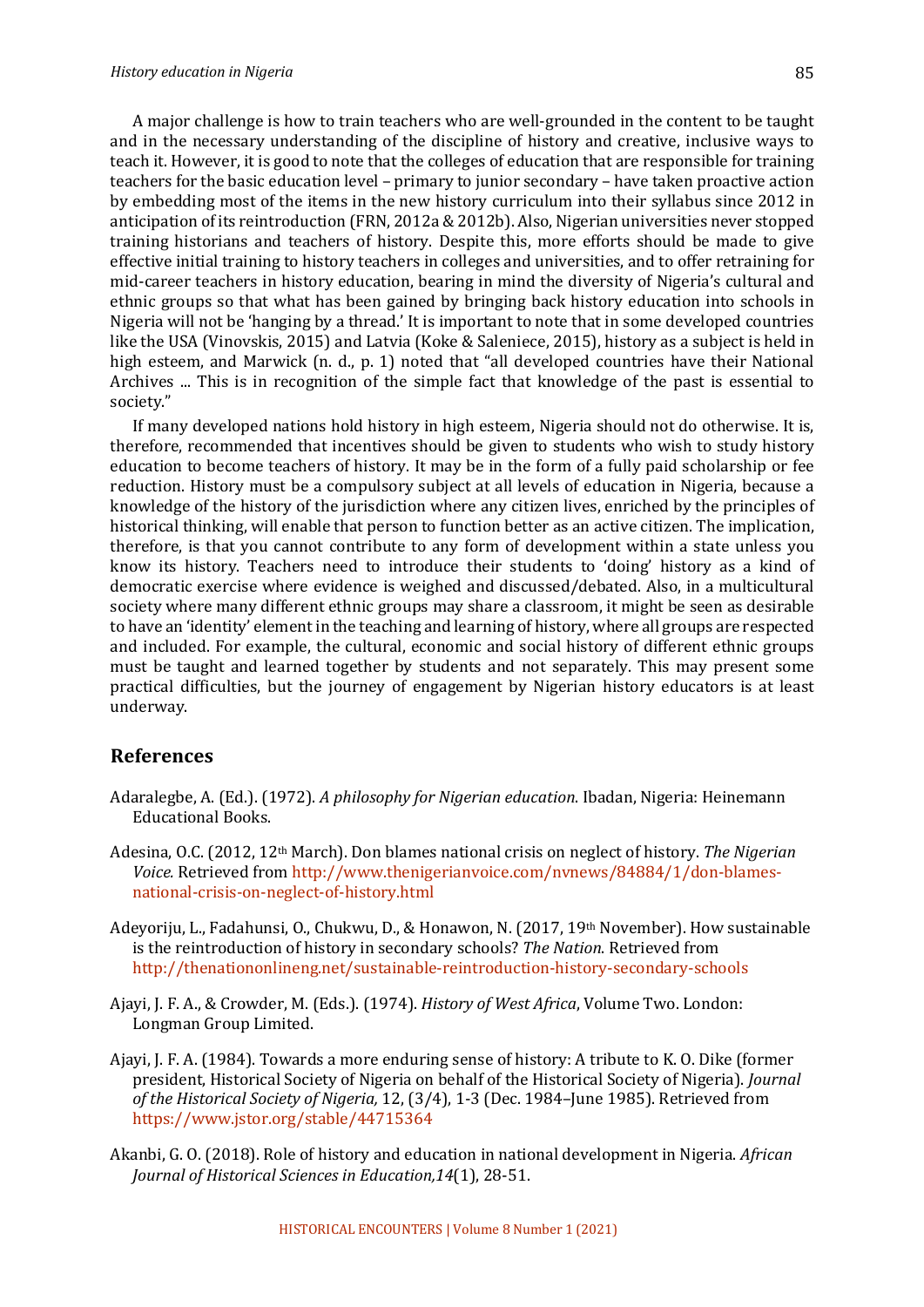- Bakare, M.O. (2015). Demography and medical education among Nigerian final year medical students – Implication [sic] for regional and human resource development. *Health Education Research and Development* 3(3),1-5. Retrieved from https://www.hilarispublisher.com/openaccess/demography-and-medical-education-among-nigerian-final-yearmedicalstudentsimplication-for-regional-and-human-resource-development-2380-5439- 1000150.pdf
- Brennan, J., King, R., & Lebeau, Y. (2004). *The role of universities in the transformation of societies:* An international research project. London: Centre for Higher Education Research and Information & Association of Commonwealth Universities. Retrieved from http://oro.open.ac.uk/6555
- Daily Post Staff [unspecified] (2015, 26<sup>th</sup>October) Stakeholders condemn removal of History from school curriculum. *Daily Post*. Retrieved from http://dailypost.ng/2015/10/26/stakeholders-condemn-removal-of-history-from-schoolcurriculum
- Dike, K. O. (1951) *Trade and politics in the Niger Delta, 1830-1879* (Doctoral dissertation, King's College, University of London).
- Dike, K. O. (1956) *Trade and politics in the Niger Delta, 1830-1879*. Oxford: Clarendon Press.
- Eno-Abasi, S. (2016, 19May). Bring back our history, *The Guardian.* Retrieved from https://guardian.ng/features/education/bring-back-our-history
- Esogbue, E. (2008). *How Nigerian leaders try to re-write, kill history and removing it from school curriculum for selfish reasons*. Retrieved from http://www.articlesbase.com/college-anduniversity-articles/how-nigerian-leaders-try-to-rewrite-kill-history-and-removing-it-fromschool-curriculum-for-selfish-reasons-490408.html

Fafunwa, A. B. (1974). *History of education in Nigeria.* London: George Allen &Unwin.

- Federal Ministry of Education. (2007). *Nigeria education sector diagnosis: A platform for re-engineering the education sector.* Lagos: NERDC.
- Federal Ministry of Education. (2016). *Education for Change: A Ministerial Strategic Plan (2016-2019)*. Lagos: NERDC.
- Federal Ministry of Education. (2017a). *Basic education curriculum History for Primary 1-3*. Lagos: NERDC.
- Federal Ministry of Education. (2017b). *Basic education curriculum History for Primary 4-6*. Lagos: NERDC.
- Federal Ministry of Education. (2017c). *Basic education curriculum History for JSS 1-3*. Lagos: NERDC.
- Federal Republic of Nigeria. (1977). *National Policy on Education*. Lagos: NERDC.
- Federal Republic of Nigeria. (1981). *National Policy on Education*. Lagos: NERDC.
- Federal Republic of Nigeria. (1998). *National Policy on Education*. Lagos: NERDC.
- Federal Republic of Nigeria. (2004). *National Policy on Education*. Lagos: NERDC.
- Federal Republic of Nigeria. (2011). *Main Report of the Presidential Task Team on Education*. Abuja: Federal Ministry of Education.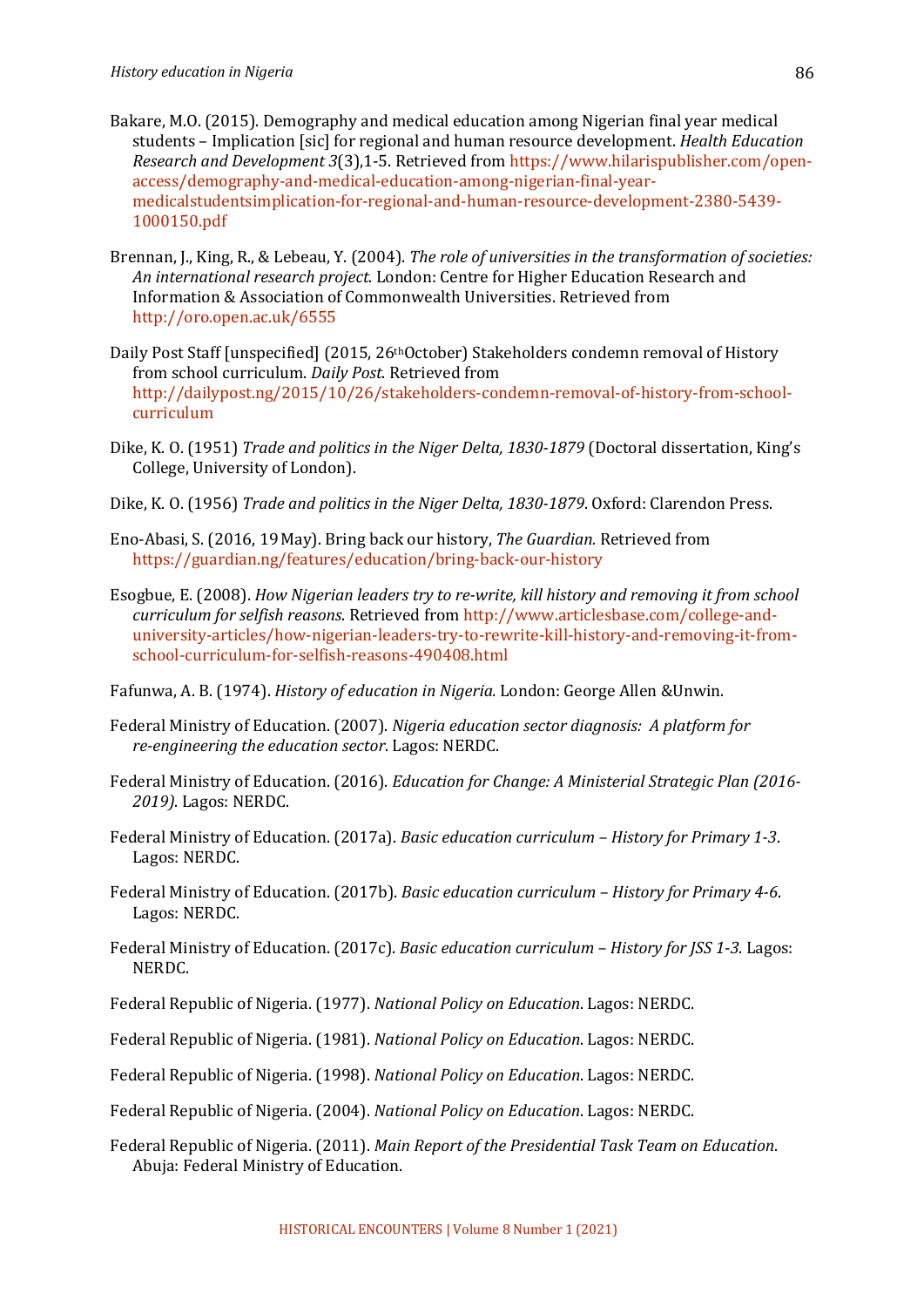- Federal Republic of Nigeria. (2012a). *Nigeria Certificate in Education: Minimum standards for* Arts and Social Sciences Education. Abuja: National Commission for Colleges of Education.
- Federal Republic of Nigeria. (2012b). *Nigeria Certificate in Education: Minimum standards for Early Childhood Care and Primary Education*. Abuja: National Commission for Colleges of Education.
- Federal Republic of Nigeria. (2014). *National Policy on Education*. Lagos: NERDC
- Furlong, I. (2013). *Education: An anatomy of the discipline*. London: Routledge Taylor & Francis Group.
- Gayawan, E., Arogundade, E. D., & Adebayo, S. B. (2014). Possible determinants and spatial patterns of anaemia among young children in Nigeria: A Bayesian semi-parametric modelling, *International Health*, *6,* 35-45. https://doi.org/10.1093/inthealth/iht034
- Heads of Government in Harare Zimbabwe. (1991). The Harare Commonwealth Declaration, 1991. Retrieved from https://thecommonwealth.org/sites/default/files/inline/Harare%20Commonwealth%20De claration%201991.pdf
- Ikime, O. (1987). *The place of history in Nigeria's school system and the nation*. Memorandum presented to the Hon. Minister of Education of the Federal Republic of Nigeria by the Historical Society of Nigeria, 21 January.
- Jekayinfa, A. A. (1994). A study of factors associated with students' interest in history in Nigeria. *Journal of Curriculum and Instruction, 4(1&2), 12-15. Retrieved from* https://studylib.net/doc/16120745/a-study-of-factors-associated-with-studetns'-interest- al
- Jekayinfa, A. A. (2014). *Essential education beyond relegation*. The One Hundred and Forty-Eighth (148th) Inaugural Lecture, University of Ilorin, Ilorin, Nigeria, Thursday, 5 June, University of Ilorin, Ilorin, Nigeria: The Library and Publications Committee.
- Johnson, S. (1921). *The history of the Yoruba*. Lagos: C. S. S. Bookshops.
- Katsina, A. R. B. (n.d.) *Declining interest in the study of history in Nigerian institutions.* Unpublished paper retrieved from https://www.academia.edu/12348329/DECLINING\_INTEREST\_IN\_THE\_STUDY\_OF\_HISTORY \_IN\_NIGERIA\_INSTITUTIONS
- Kelle, L. I. (1986). *The teaching of history in federal government secondary schools*. (Master of Education dissertation, University of Jos, Nigeria).
- Kierkegaard, S. (1843). *Journalen JJ: 167, SørenKierkegaardsSkrifter*, Volume 18. Copenhagen: Søren Kierkegaard Research Center.
- Koke, T., & Saleniece, I. (2015). Education policy in the Republic of Latvia: lessons from experience. *Paedagogica Historica*, *51*(1-2), 45-63. https://doi.org/10.1080/00309230.2014.997755
- Leadership (Abuja). (2012, 1st *July*). [Editorial]. *Nigeria: Restore teaching of History in schools.* Retrieved from http://allafrica.com/stories/201207021111.html
- Lévesque, S. (2009). *Thinking historically: Educating students for the twenty-first century.* Toronto: University of Toronto Press.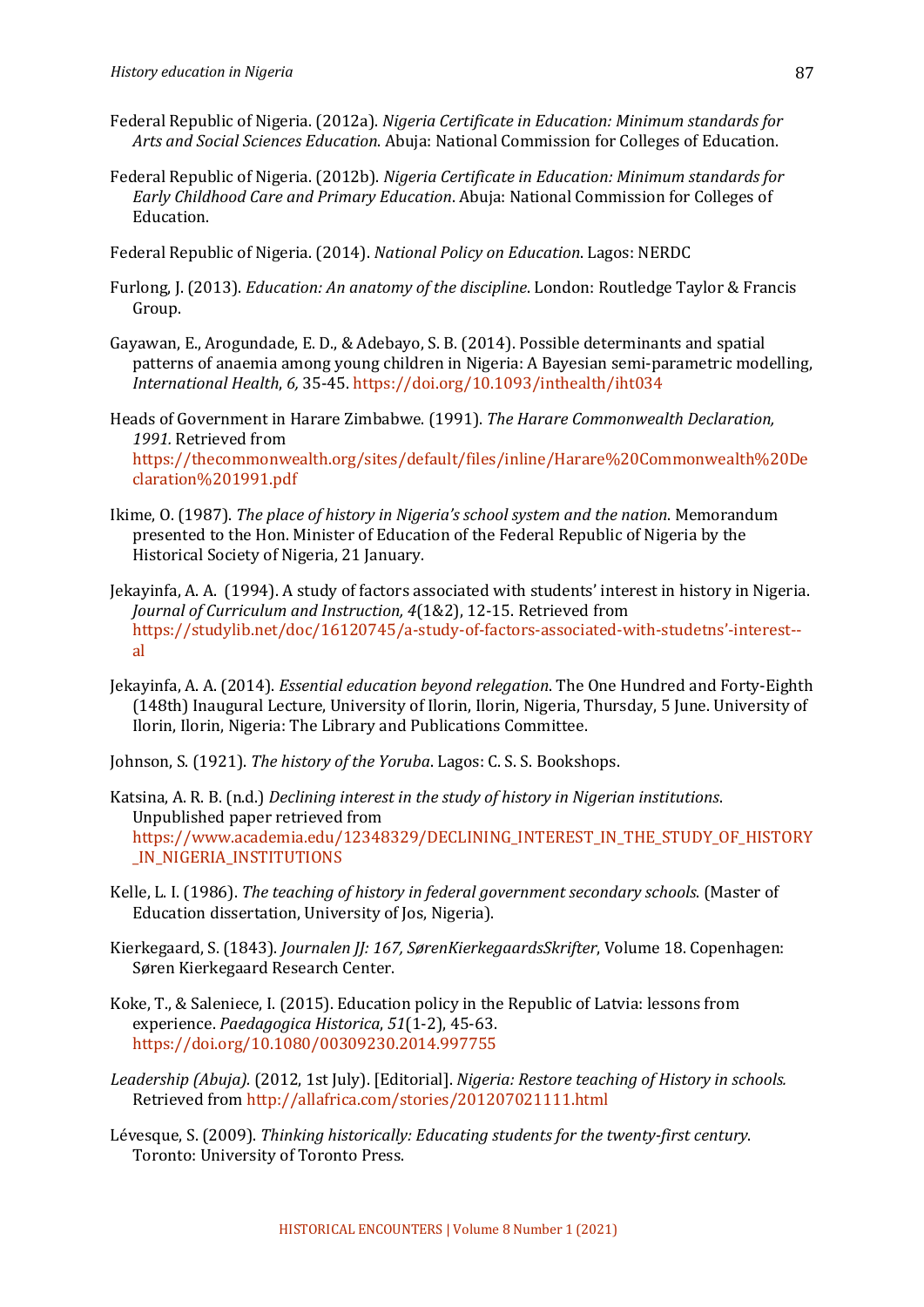- Marwick, A. (n. d.). *The fundamentals of history*. Retrieved from https://www.history.ac.uk/ihr/Focus/Whatishistory/marwick1.html
- Nasi, J. (2019, 16<sup>th</sup>February). FG reintroduces History as independent subject in school curriculum'. *The Cable*. Retrieved from https://www.thecable.ng/fg-orders-reintroductionhistory-school-curriculum
- News Agency of Nigeria. (2014). *FG to restore teaching of history in schools*. Retrieved from http://www.nanngronline.com/section/general/fg-to-restore-teaching-of-history-in-schools
- Odimayo, K. (2018). *Factors that led to nationalism in Nigeria*. Retrieved from https://www.legit.ng/1204830-factors-led-nationalism-nigeria.html
- Office to the Secretary to the Government of the Federation [The Presidency]. (n.d.). *Past Presidents and Heads of State - Chronologies of Past Presidents and Heads of State.* Retrieved from https://www.osgf.gov.ng/about-us/history/past-presidents-and-heads-state
- Oloruntimehin, B.O. (1976). *History and Society* (Inaugural Lecture, University of Ife Inaugural Lecture Series, 1976). Nigeria: University of Ife.
- Oluwatoki, J. (2012). *Nigeria is suffering repercussion of neglecting History in secondary schools.* Retrieved from http://nationalmirroronline.net/index.php/education/34711.html
- Omolewa, M. (1987). *Education through the rear-view mirror* (Inaugural Lecture, University of Ibadan). Ibadan: Ibadan University Press.
- Omolewa, M. (2012). Argument that history be made compulsory in schools' syllabus. In M. Alabi, Unending controversies over study of History in schools. Retrieved from http://nationalmirroronline.net/new/unending-controversies-over-study-of-history-inschools (link not currently available).
- Omolewa, M. (2016). Assault on the teaching of History in Nigerian schools. *African Journal of Historical Sciences in Education, 12(1), 1-13.*
- Onyekpe, G. (2012). Make history compulsory subject in schools. *Punch Newspaper*. Retrieved from http://www.punchng.com/education/make-history-compulsory-subject-in-schoolsonyeke (link not currently available).
- Oyeranmi, S. O. (2007). Teaching history and national development in the Third World: The Nigerian Experience. *World History Connected*, 5(1). Retrieved from http://worldhistoryconnected.press.uillinois.edu/5.1/oyeranmi.html
- Santayana, G. (1905). *The life of reason: Reason in common sense* (Vol. 1). New York: Charles Scribner's Sons.
- Seixas, P. & Morton, T. (2013). The big six historical thinking concepts. Toronto: Nelson Education Ltd.
- Smith, A. with Sanger, C. (1981). *Stitches in time: The Commonwealth in world politics*. Don Mills, Ontario: General Publishing Co. Limited.<sup>1</sup>
- Taiwo, C.O. (1980). *The Nigerian education system: Past, present & future*. Lagos: Thomas Nelson (Nigeria) Limited.